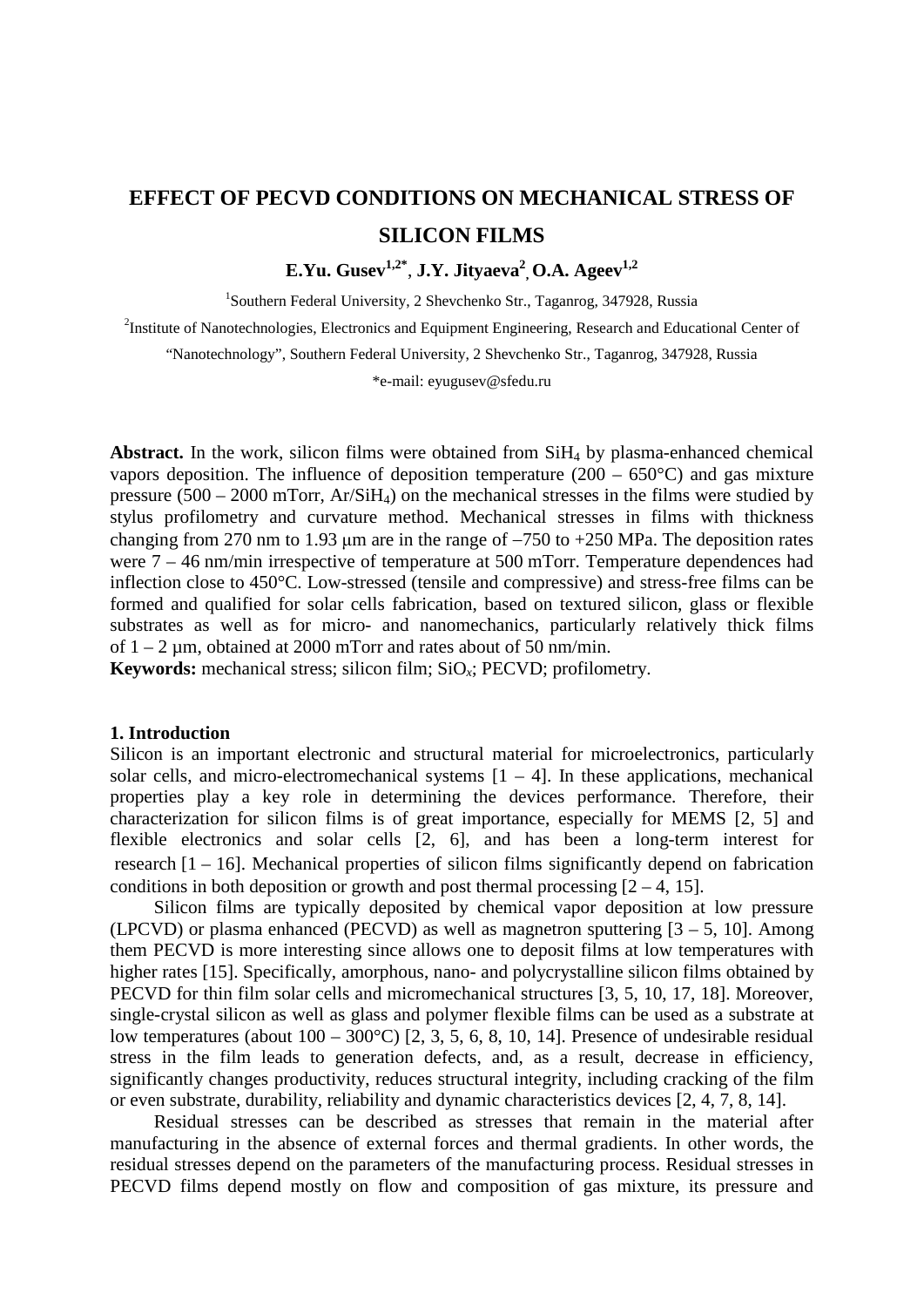deposition temperatures [3, 8, 10]. Studies of these parameters on the residual stresses for silicon, various oxides, nitrides and carbides of silicon and other materials have been performed  $[2, 5 - 7, 9 - 13]$ . However, there exist few papers on residual (intrinsic) stresses in PECVD silicon films, deposited at low-rf power. Moreover, the stresses in films, deposited at 10 W, have not been investigated (such studies have not been identified).

Several methods are used to measure mechanical stresses: curvature measurement, bulge test, buckling and vibration method, as well as Raman spectroscopy  $[2 - 6, 18 - 20]$ . However, only curvature analysis of profiles, obtained by profilometry, allows determining the residual stresses in films require no forming additional elements or a laborious system of result interpretation.

The aim of this work is to present average mechanical stress of silicon films, deposited by plasma enhanced chemical vapor deposition from monosilane and to determine the effect of deposition temperature and total pressure by using curvature measurements.

## **2. Experimental technique**

In our experiments, silicon films were prepared from gas mixture of silane (SiH4) and argon (Ar) using plasma-enhanced chemical vapor deposition (PECVD, PlasmaLab 100, 13.56 MHz [17 – 19]). The *n*-type (100) silicon wafer of 60 mm diameter was used as substrate. It was covered with a layer of silicon oxide  $(SiO_x)$  of 1.145  $\mu$ m thick. The  $SiO_x$  films were obtained by PECVD at temperature 350°С, pressure 1000 mTorr, power 20 W and time 16 min 46 sec. Then silicon films were deposited on the  $SiO<sub>x</sub>/Si(100)$  structures under the conditions, presented in Table 1. Gas ratio, gas flow and RF power were constant and equal 9:1, 500 sccm and 10 W, respectively. Thickness of the deposited films was determined by the scanning electron microscopy using focused ion patterning (Nova NanoLab 600) [18].

| Samples  | Temperature, C | Pressure, mTorr | Rate, nm/min |
|----------|----------------|-----------------|--------------|
| Sample 1 | 650            | 500             | 7.67         |
| Sample 2 | 650            | 2000            | 45.83        |
| Sample 3 | 450            | 500             | 6.69         |
| Sample 4 | 200            | 500             | 6.43         |
| Sample 5 | 200            | 2000            | 22.62        |
| Sample 6 | 450            | 2000            | 33.81        |

Table 1. Silicon film deposition parameters.

The stresses in the films were studied by the profilometry method (KLA-Tencor AlfaStep D-100) with wafer stress chuck and thin film stress options. To do this, surface profiles were obtained before and after deposition of the film along four mutually perpendicular directions by turning the stage by 90° counterclockwise (Fig. 1). Directions of stress measurement from the centre are shown by arrows in different colors: in direction to the base (BD) − black, to the right (RD) − yellow, in the opposite direction from the base  $(TD)$  – green, and to the left  $(LD)$  – red. The scanning speed was 0.1 mm/sec, the length of the track was 10 mm, the pressure was 1.0 mg, the number of dots in one scan was  $10<sup>5</sup>$ . Then the curvature radiuses of these profiles were determined and the average stress of deposited film was calculated according to the formula of Stoney [21]:

 $\sigma = [E_s/(1 - v_s)](t_s^2/6t_f)(1/R_b - 1/R_a),$ (1)

where  $E_s$  is the Young's Modulus;  $v_s$  is the Poisson's ratio;  $t_s$  is the substrate thickness;  $t_f$  is the film thickness;  $R_b$ ,  $R_a$  are the radiuses of curvature on the substrate before and after film deposition, respectively (for silicon (100),  $E/(1-v_s) = 180.5$  GPa [1, 22]).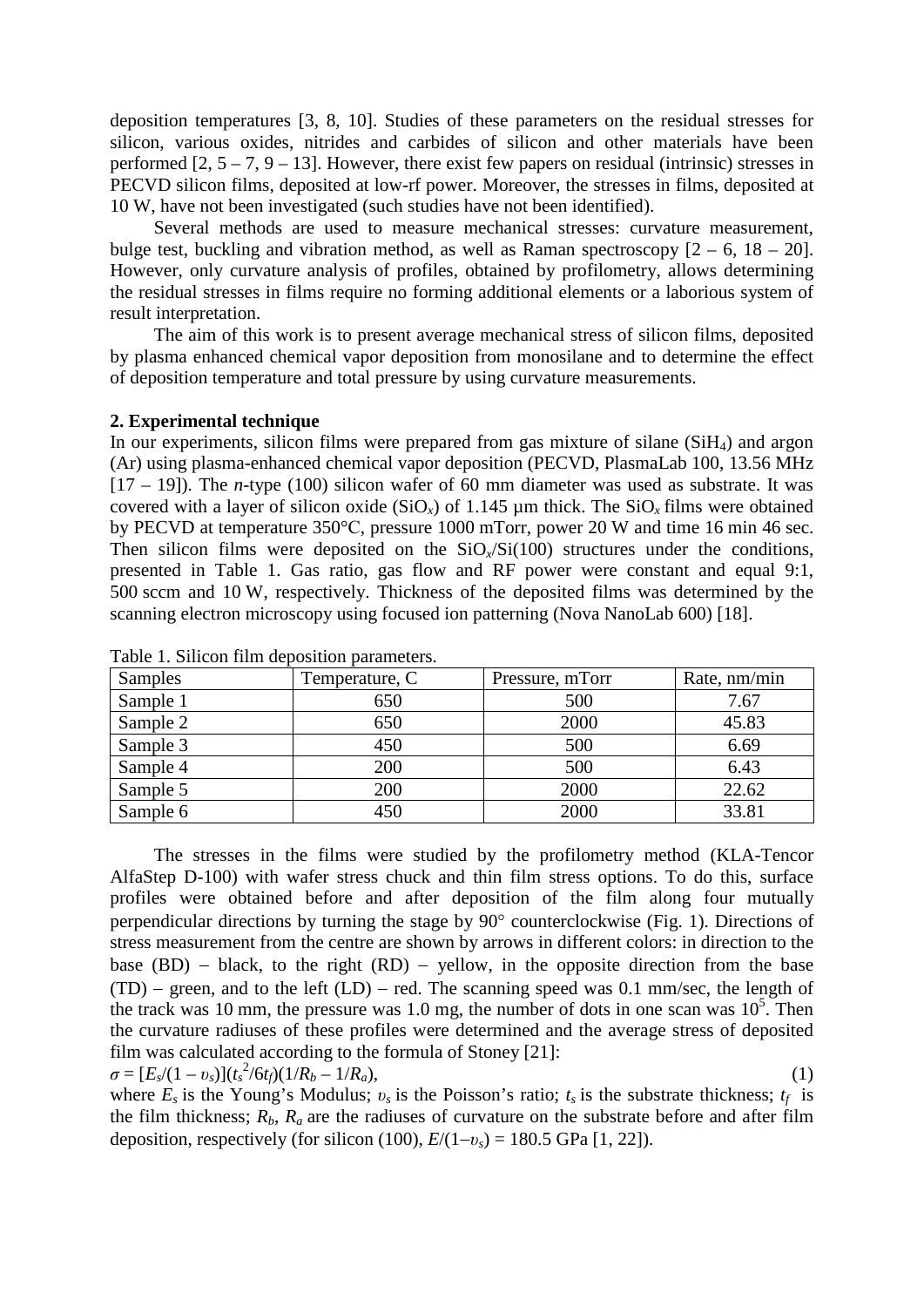

 $\ddot{\circ}$  - 3 wafer stress chuck pins

**Fig. 1.** Profile and stress measurement directions.

The surface profile of the substrates,  $SiO<sub>x</sub>$  films, and silicon films were determined and the mechanical stresses of  $SiO_x/n-Si(100)$  and  $Si/SiO_x/n-Si(100)$  structures were calculated using the described procedure.

#### **3. Results and discussion**

A series of six structures Si/SiO*x*/Si was manufactured. Typical surface profiles of the substrate and  $SiO<sub>x</sub>$  films are shown in Fig. 2. Color line denotes direction of stylus motion in accordance with Fig. 1.



**Fig. 2.** Profile curves of the substrate (left) and SiO*x*/Si(100) structures (right); direction of color line: black– BD, yellow – RD, green – TD, red – LD.

The mechanical stresses in the  $SiO<sub>x</sub>$  film of 1.145  $\mu$ m thickness, calculated from profilometry data, were compressive and amounted to −189.9±6.4 MPa and −196.6±10.3 MPa along BT and RL-directions, respectively, or −193.3±8.9 MPa, in average. The results are in a good agreement with [8, 9, 16]. Moreover, the stress values in our films are less.

The profilometry result of Si/SiO*x*/Si(100) structures is shown in Fig. 3. The measured values of film thickness and average stresses in silicon films are present in Table 2. The stresses in the films are alternating.

Based on the obtained data, dependences of the average stress in silicon films on deposition temperature at various values of pressure are plotted in Fig. 4.

An analysis of the obtained data shows that the mechanical stresses in films with a thickness from 270 nm to 1.42 μm are in the range of −750 to +250 MPa. The maximum compressive (negative) stresses were found in films, deposited at 450°C; the minimum positive values are at 200°C and 2000 mTorr.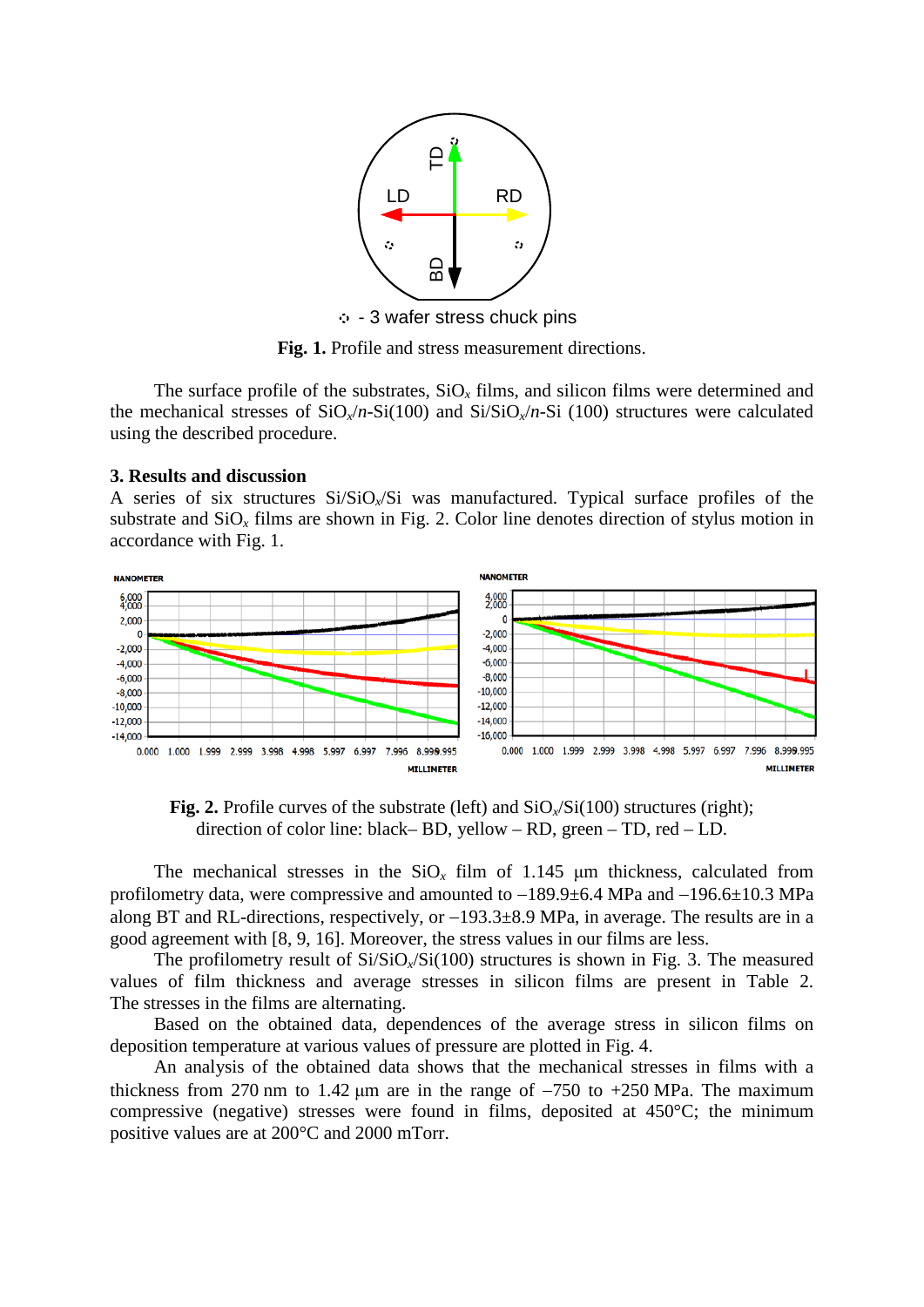

**Fig. 3.** Profile curves of the samples; direction of color line: black– BD, yellow – RD,  $green - TD$ ,  $red - LD$ .

| #              | Film thickness, µm | Measured stress, MPa |                     |  |
|----------------|--------------------|----------------------|---------------------|--|
|                |                    | <b>BT</b> direction  | <b>RL</b> direction |  |
|                | 0.322              | $+156.35$            | $+246.30$           |  |
| $\overline{2}$ | 1.925              | $-168.15$            | $-168.75$           |  |
| 3              | 0.281              | $-746.90$            | $-700.80$           |  |
| 4              | 0.270              | $-399.20$            | $-448.95$           |  |
| 5              | 0.950              | $+108.95$            | $+65.40$            |  |
| 6              | 1.420              | $-394.95$            | $-398.55$           |  |

| Table 2. Silicon film parameters. |  |  |
|-----------------------------------|--|--|
|-----------------------------------|--|--|

The films deposited at elevated pressure (2000 mTorr) are characterized by lower stresses and mainly compressive in the investigated temperature range. At temperatures of up to 500 °C, a pressure drop by four times leads to a significant reduction in the deposition rate, the formation of relatively thin and highly stressed films. At temperatures above  $500 - 650^{\circ}$ C,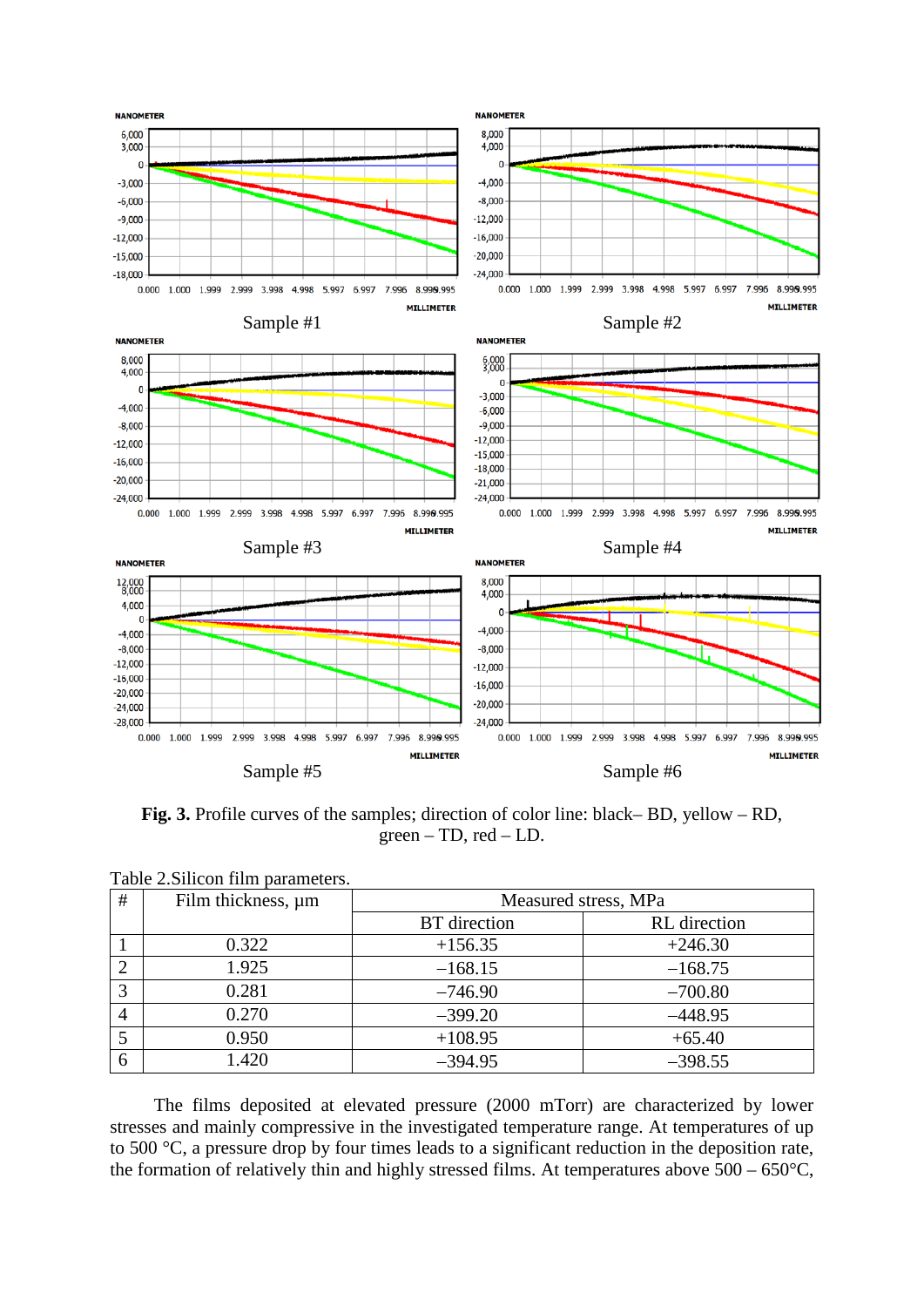the behavior changes and the stresses decrease. In this case, for the films, obtained at relatively low pressure (500 mTorr), the stresses shifted to tensile region. The obtained results correlate with [3, 15], partially.



**Fig. 4.** Mechanical stress in silicon films with different deposition parameters.

A detailed analysis and explanation of the presented results of the dependences will be given together with data on morphology, structure and stress, measured by another method of the deposited films, for which it is proposed to study the films by atomic force microscopy and Raman spectroscopy.

The deposition rate of  $22 - 46$  nm/min was temperature dependent at high pressure (2000 mTorr) and irrespective of temperature was about 7 nm/min at 500 mTorr.

Low-stressed films, deposited at rates about of  $5 - 10$  nm/min and temperatures as less as 200°C can be used for solar cells fabrication, based on textured silicon wafer as well as glass or flexible substrates.

Higher rates (more than  $40 - 50$  nm/min) and deposition temperatures are acceptable for obtaining relatively thick structural layers. It is expected that micromechanical structures formed by releasing the films, i.e. removal of the sacrificial layer  $(SiO<sub>x</sub>)$ , will slightly bend downward. Decrease in pressure from 2000 mTorr to 1000 mTorr presumably will allow forming structures with significant reduced stresses. Furthermore, the good conformity and mechanical characteristics of PECVD films make it essential to MEMS/NEMS applications.

### **4. Conclusion**

The silicon films were obtained from SiH4 by PECVD technique. The influence of deposition parameters: temperature  $(200 - 650^{\circ}C)$  and total pressure of argon-silane mixture (500 – 2000 mTorr) on mechanical stress in the films has been investigated. Stylus profilometry was performed and average residual stress was determined by measuring the curvature radiuses of silicon substrate, covered by thin films.

The deposition rates were  $7 - 46$  nm/min, and, particularly, irrespective of temperature at 500 mTorr. It is shown that mechanical stresses in films with a thickness from 270 nm to 1.42 μm are in the range from −750 to +250 MPa.

For mentioned temperature and pressure values, measured stresses in the films preferably were compressive. Residual stress in silicon films was found to increase with temperature up to  $400 - 500$  °C and decrease with further temperature rises (600°C and more).